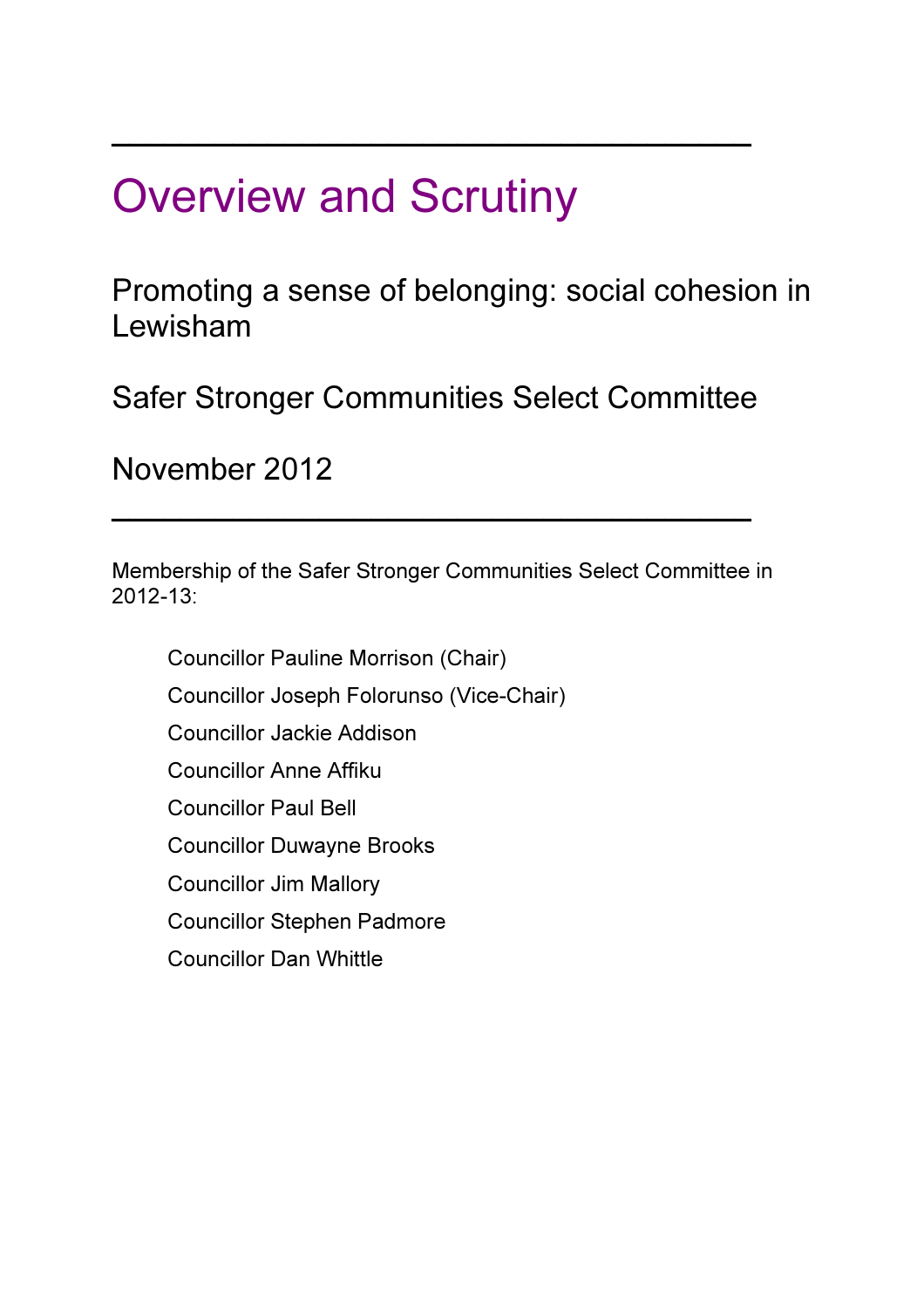# **Contents**

| Chair's introduction                                                                      |    |
|-------------------------------------------------------------------------------------------|----|
| <b>Executive summary</b>                                                                  | 4  |
| Purpose and structure of review                                                           | 5  |
| <b>Recommendations</b>                                                                    | 7  |
| Findings                                                                                  | 9  |
| 1. Local assemblies<br>2. Community events<br>3. Citizenship<br>4. Intergenerational work |    |
| Monitoring and further scrutiny                                                           | 21 |
| Sources                                                                                   | 21 |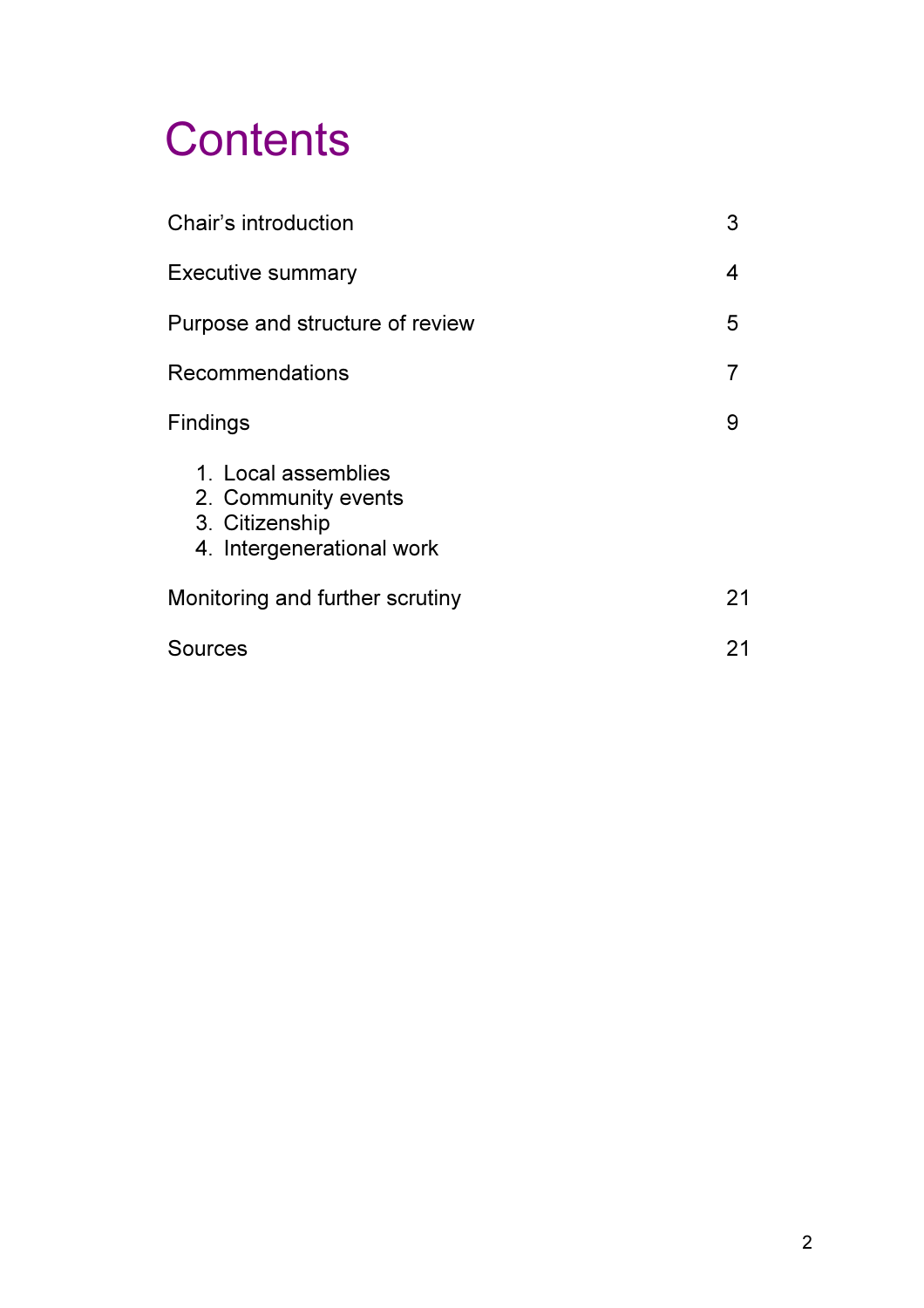# Chair's Introduction



To be inserted.

Pauline Morrison Chair of the Safer Stronger Communities Select Committee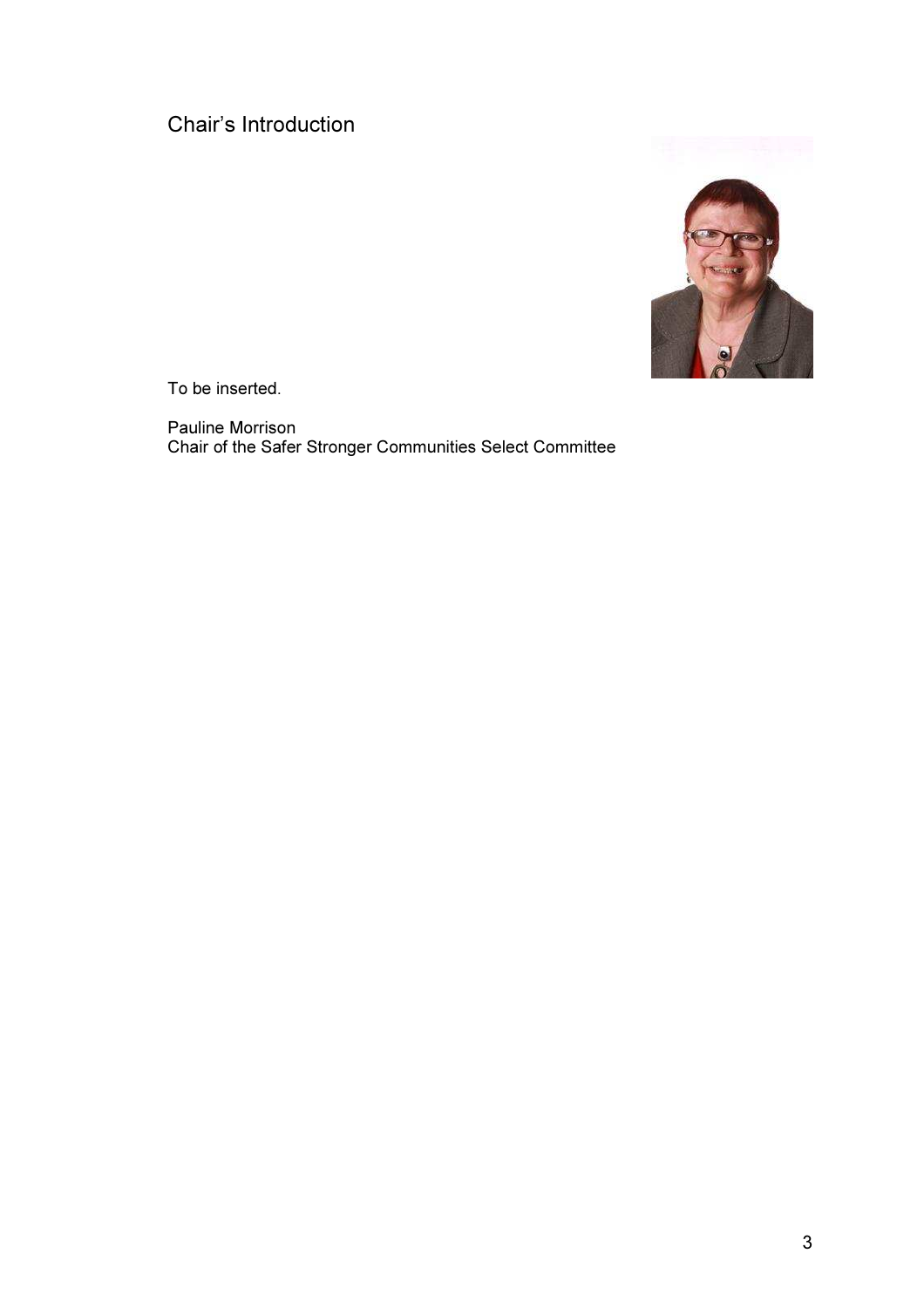# Executive summary

Cohesion and belonging are complex and multifaceted ideas. Both, as words and concepts, are used regularly in Council policy, in committee discussions and in everyday life. However, they may mean very different things to different people. It is also easy to use the term 'groups' in discussions about cohesion and assume that there are cohesive collectives of people who share identities. It is easy to imagine that these 'groups' have common understandings about issues affecting their communities yet evidence submitted to the Committee indicates that this is not necessarily the case. Citizens, individually and in collectives, often view community issues in distinct and diverse ways. Depending on the issues at hand as well as the context, location and history of a question- people living together, working together or studying together might view similar events with entirely different perspectives.

There are many services, activities, events and occasions that play a part in enhancing community cohesion. With this in mind, the Safer & Stronger Communities Select Committee resolved to carryout their review by building on previous community cohesion work in the borough. Their starting place was the work of the 'community cohesion in Lewisham steering group', which was commissioned in 2009 to examine community cohesion locally. Drawing from this work, the Committee was able to narrow the focus of their review on to these key areas:

- Community and civic events
- Citizenship ceremonies
- Local assemblies
- Intergenerational activities

People from many different countries call Lewisham their home and in a myriad different ways they are connected to communities from across the world. An excellent demonstration of this diversity was the celebration of the London 2012 Olympic Games, which saw Lewisham host a popular and successful festival on Blackheath. Central to the event was a big screen showing live Olympic coverage. The organisers report that the event was a major success and in their evidence to the Committee, they spoke about the good-natured competition and sense of community spirit that was brought to life by the celebrations. 'Jamaica, Land We Love' was sung alongside God Save the Queen in the spirit of harmony and people from across the borough, with connections to the world, came together to share in the community spirit and good feeling generated by the summer of sport. It is in the context of inclusion, equal access and celebration that the Committee embarked on this review.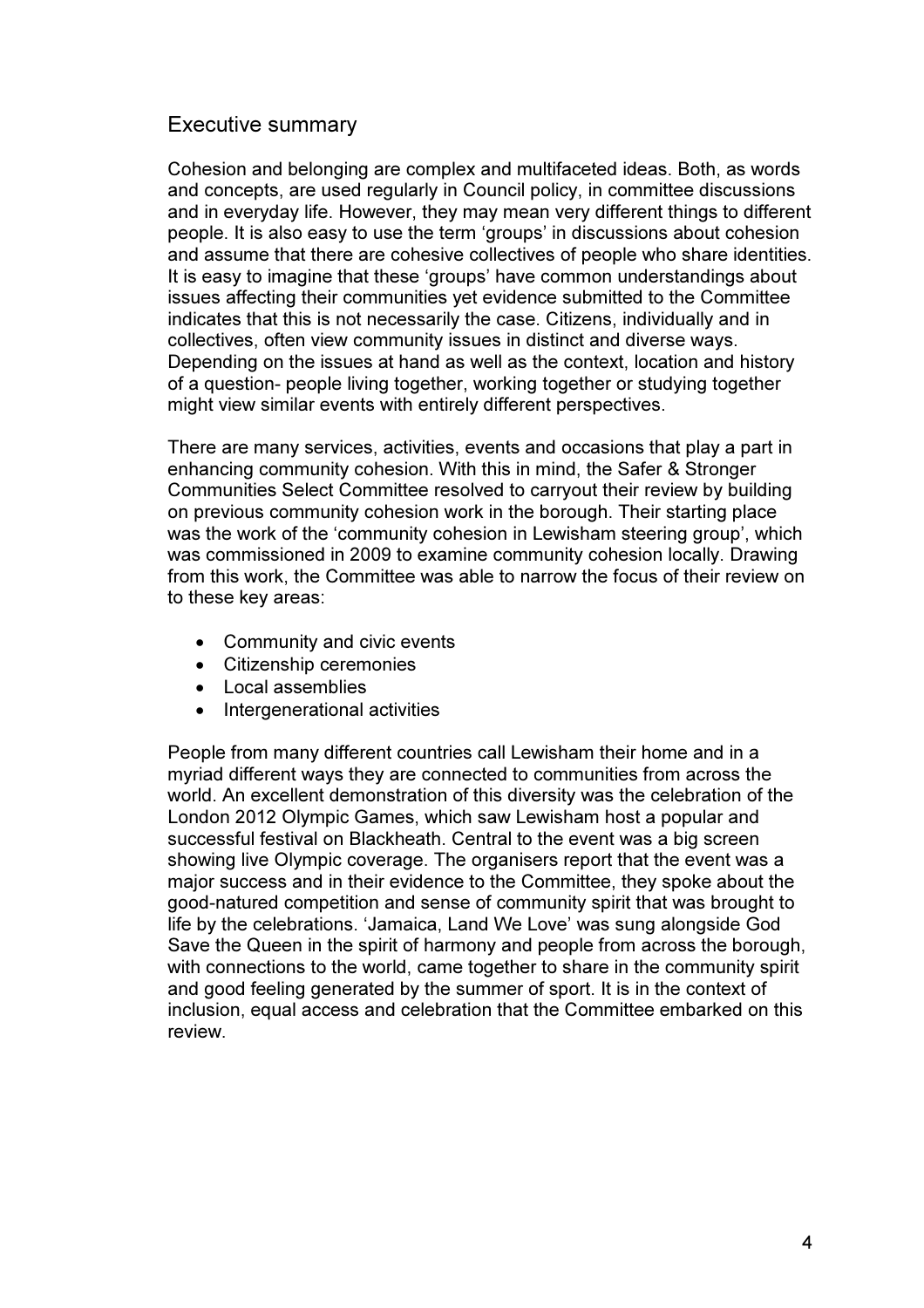# Purpose and structure of review

At the 11<sup>th</sup> April 2012 meeting of the Safer Stronger Communities Select Committee, members agreed to carry out a short review into social cohesion in Lewisham. The aim of the review was to gather evidence about Lewisham's approach to promoting cohesion and belonging. The Committee were particularly interested in finding out:

- How the services, activities and campaigns carried out under the headings identified by the community cohesion in Lewisham steering group had promoted social cohesion.
- Whether these had been as effective as they could have been.
- If there had been ways that these could be improved or new approaches that could have been taken.
- What other councils had successfully done to promote cohesion.

An outline of the information required for the review was agreed by the Committee in May 2012 and evidence-taking sessions were held in July and September 2012. Evidence was received from the following:

- Liz Dart (Head of Neighbourhood and Community Development, LBL) and Ade Joseph (Local Assemblies Coordinator, LBL) about the local assemblies programme.
- Lesley Jones (Events Manager, LBL) about the community live site on Blackheath for the Olympics.
- Councillor Peggy Fitzsimmons, Jane Hopkins, Beatrice Scott, Christine Castro and Tessa Pearce about the Positive Ageing Council.
- Lesley Jones (Head of Communications and Community Involvement), Susan Asquith (Community Involvement Manager) and Joy Burnett (Community Involvement Officer) from Lewisham Homes about their community involvement work.
- Martyn Manlow (Registration Manager, LBL), Matthew Spencer (Group Manager, Service Point, LBL), Ralph Wilkinson (Head of Public Services, LBL) about citizenship ceremonies.

The findings from the review are presented in four sections. Each section outlines the evidence provided to the Committee:

- 1. Local assemblies
- 2. Community events
- 3. Citizenship
- 4. Intergenerational unity

# Defining cohesion

The Committee looked at previous research into cohesion during their initial consideration of evidence for the review. Members reviewed the work of the community cohesion in Lewisham steering group, which was set up by the Lewisham Strategic Partnership (LSP) in 2009. This group was commissioned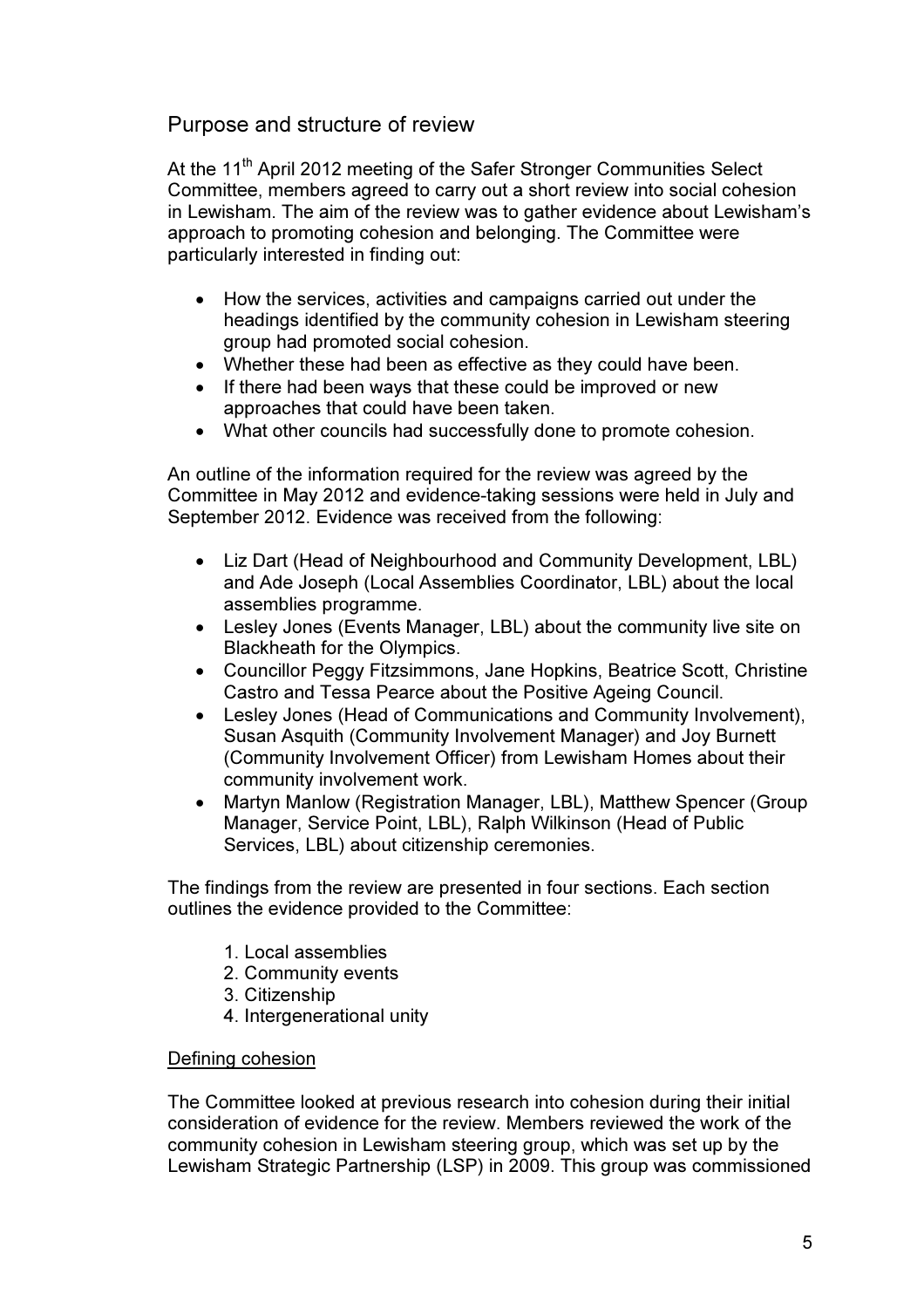to carry out research, assess levels of integration and determine which factors had a positive effect on cohesion. The group considered the national and regional context of their work as well as hosting workshops and discussions to develop a local understanding of cohesion and belonging. It was agreed that a cohesive Lewisham could be described as a place where:

- 1. People feel they belong and are proud to belong.
- 2. People's differences and similarities are recognised valued and respected.
- 3. People from all backgrounds have equal life opportunities.

4. People from all backgrounds are able to interact with each other, sharing experiences while developing mutually supportive and positive relationships. 5. People work together, with common values towards a shared vision – in their neighbourhood, workplace, school and in the borough at large.

The group identified a number of factors, which it felt, had positive and negative impacts on cohesion in Lewisham:

Factors having a negative impact on cohesion:

- Intergenerational tensions
- Population churn
- Overall deprivation
- Crime and fear of crime
- Anti-social behaviour

Factors having a positive influence on cohesion:

- Voluntary sector and the level of volunteering
- Community events
- Diversity
- Education and early years providers

In response to the findings of the steering group, the LSP's Stronger Communities Partnership drew up a cohesion delivery plan, which set out three specified outcomes:

- Community cohesion is an underpinning principle in service provision across all sectors,
- There are positive relationships between people from different backgrounds
- The contribution that all communities make to the boroughs quality of life is encouraged and valued.

The Safer Stronger Communities Select Committee resolved to build on this work for their review. Members looked at the range of services currently being delivered by the Council and its partners and decided to focus on local democracy and decision-making; events and celebrations; citizenship and intergenerational collaboration.

The Committee concluded its review and agreed its recommendations in November 2012.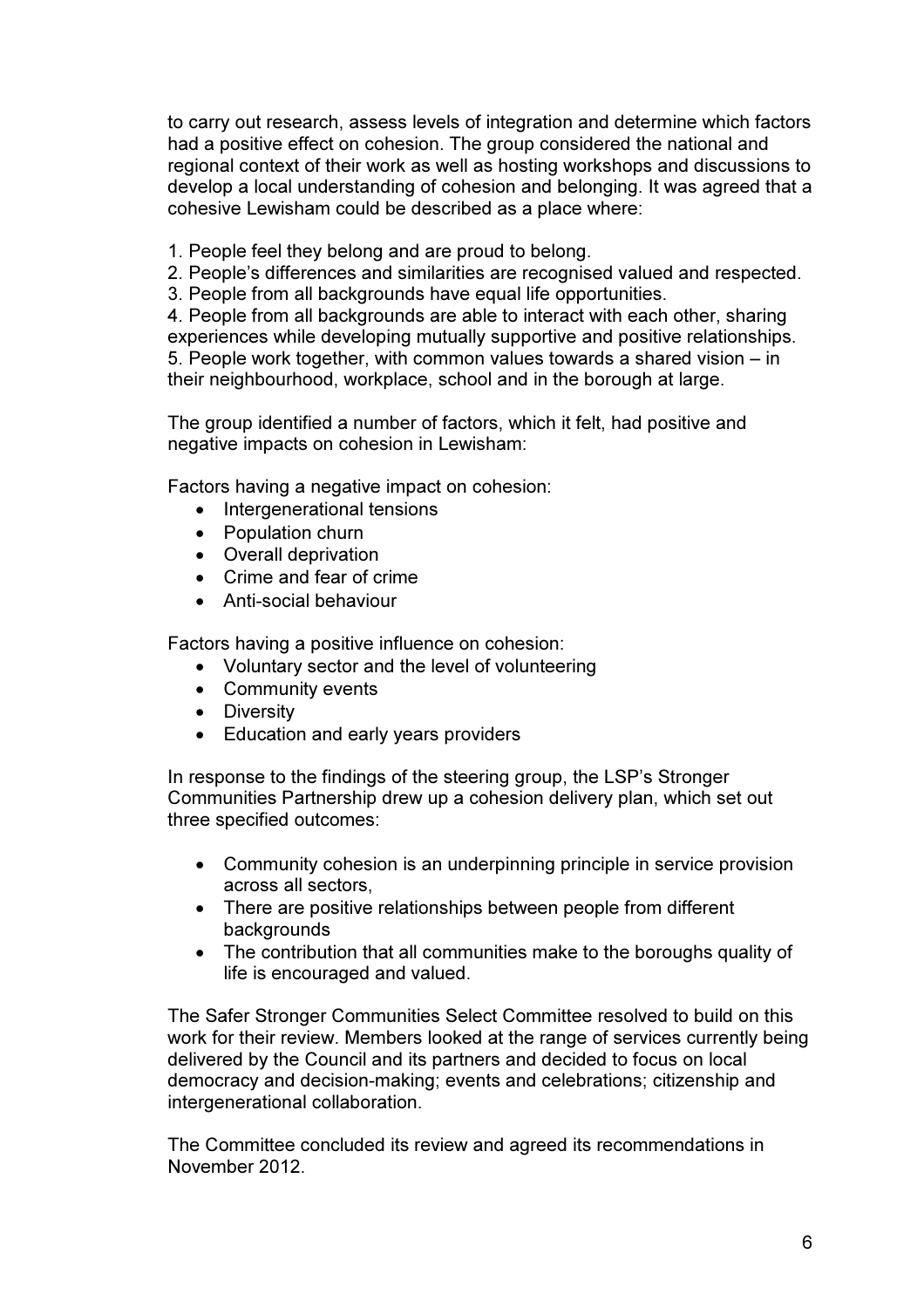# Recommendations

#### Recommendation 1:

The local assemblies programme should continue in its efforts to engage with a wide cross section of citizens. Using existing channels and links with partner organisations in health, housing and the community and voluntary sector, coordinating groups should work to develop good practice, share ideas and build on their successes.

#### Recommendation 2:

Following the commissioning of the local assemblies survey in Autumn/Winter 2012, assembly steering groups and assembly chairs should be encouraged to use the information gathered to build on what they do well. Specifically, assemblies should use the feedback explore ideas for developing a sense of belonging in their communities.

#### Recommendation 3:

Local assembly chairs and coordinating groups should work with organisations representing minority groups in the borough to encourage more local people to get involved in their local assembly and local assembly steering group.

#### Recommendation 4:

The Council and its partners, including health, housing and community safety should continue to work together to share expertise about events, consultation and community involvement. Publishing and web resources should be shared to maximise the audience for community events.

#### Recommendation 5:

The 'welcome pack' being developed by Lewisham Homes for new residents should include relevant information about Local Assemblies and other opportunities for residents to become involved in their communities. Furthermore, all local housing partners should be encouraged to include this information in their communications with residents.

#### Recommendation 6:

Building on the success of the Big Lunch, groups wishing to hold similar community events should be encouraged to make use of public buildings, community spaces, schools and other indoor space (particularly when the weather prevents the event from being held outdoors).

#### Recommendation 7:

The Mayor should be invited to refresh his letter of welcome to new citizens on behalf of the Council.

#### Recommendation 8:

All Councillors should be encouraged to attend a citizenship ceremony. Dates of meetings should be made available to Councillors so they can meet with new citizens. Councillors and other local people who have made a difference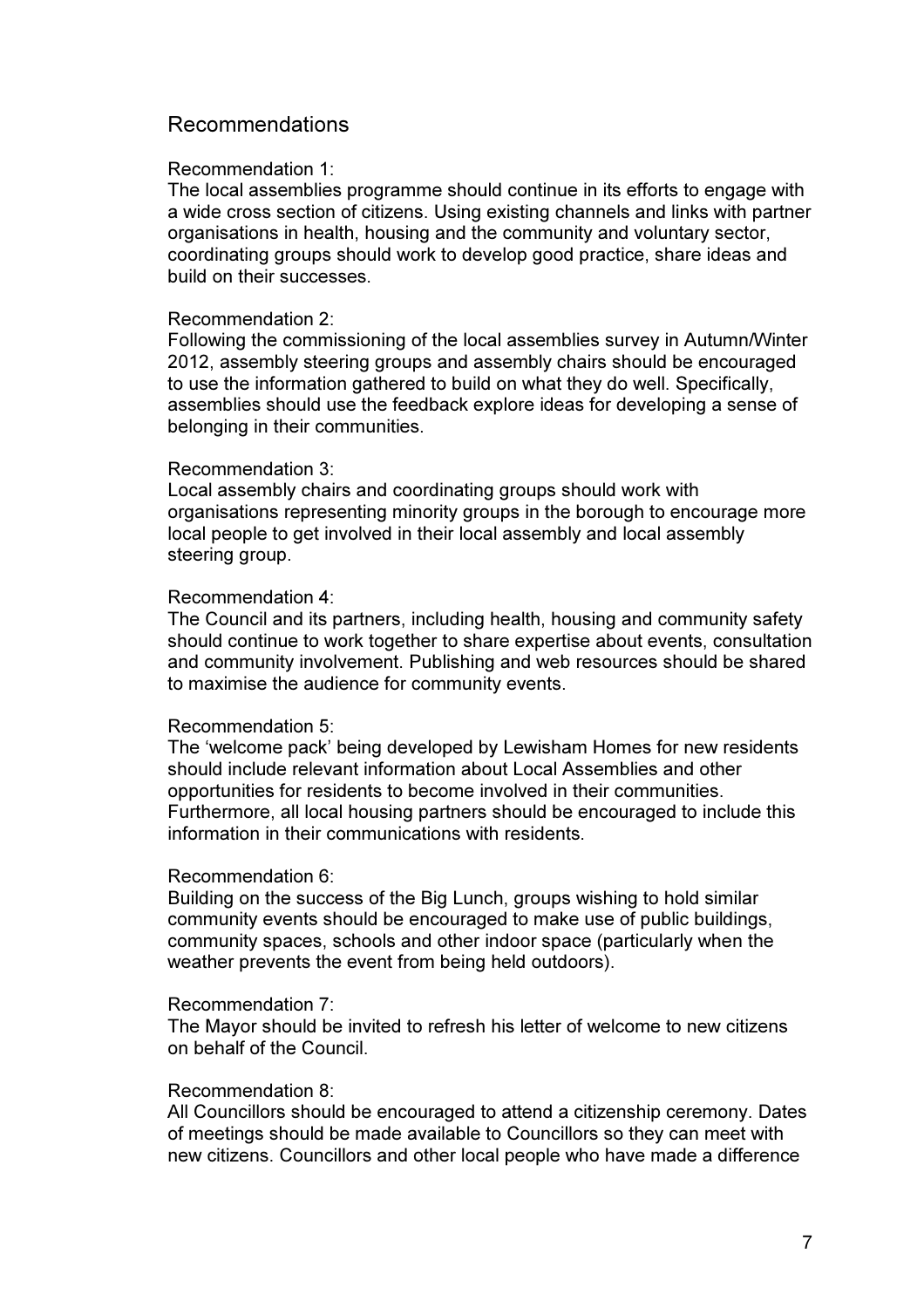in the community should be invited to welcome new citizens by presiding as dignitaries.

#### Recommendation 9:

Further information should be included in the packs given to new citizens at citizenship ceremonies. The pack should include information about how citizens can get involved in a range of activities in their local area, particularly the local assemblies programme.

#### Recommendation 10:

An article on citizenship ceremonies should be commissioned for Lewisham life. Where possible, ceremonies should also be promoted in other local media.

#### Recommendation 11:

The Council and its strategic partners in health and housing should formally recognise the important work of the Positive Ageing Council and of other older people's groups in the borough. In doing so, the Council could mark international older peoples' day on the 1st of October annually. Link

#### Recommendation 12:

The Council and its partners should encourage younger and older peoples groups to explore further options for intergenerational activities and initiatives. The Committee has discussed the potential for further scrutiny in this area and will consider further scrutiny of citizenship activities for young people as part of its work programme for 2013/14.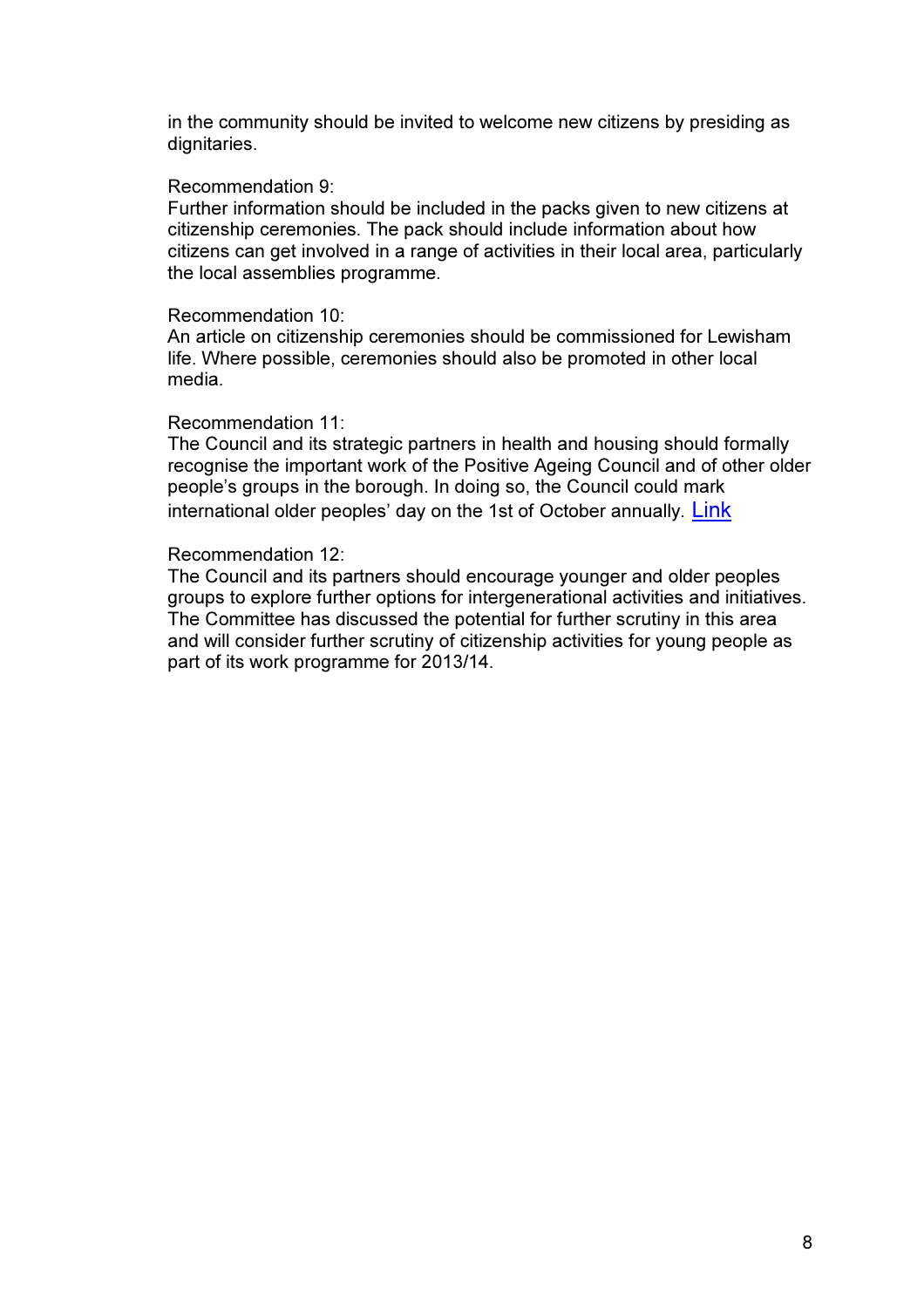# Findings

- 1. Local assemblies
- 1.1 The 18 ward assemblies provide every neighbourhood in Lewisham with an opportunity to develop a shared vision for their area. Each has agreed on a set of priorities and these have been developed into an action plan to help local people successfully achieve their ambitions for their neighbourhoods. Assembly meetings, events and activities also enable people from different backgrounds to meet, share ideas, deal with local problems and celebrate together.
- 1.2 The Head of Neighbourhood and Community Development was invited to give evidence to the Committee about the role of assemblies in building cohesion. She set out a number of ways in which the programme enables local people to develop a sense of belonging. The Committee heard that the assemblies programme encourages local communities to become more cohesive by:
	- Organising celebrations, festivals and carnivals that bring communities together and provide an opportunity for people from different backgrounds to interact.
	- Utilising community facilities, key buildings and public spaces such as parks; connecting local people with their neighbourhoods. Hosting meetings in different places to ensure that these spaces are in frequent use by all sections of the community. Through local assemblies, communities may also look to preserve local landmarks or key buildings.
	- Creating a focal point for activities and shared interests, which might gather citizens around a particular campaign or encourage neighbours to work together to resolve a local issue. Assemblies provide a neutral place for people to debate issues of importance and build on their shared experiences.
	- Recalling history, key events in the past and local memories. Assemblies might preserve local stories and commemorate events of importance.
	- Developing a sense of pride in and care for Lewisham's neighbourhoods, which bolsters a sense of belonging. Assemblies encourage citizens to work together to improve their local area. Officers gave the example of a War Memorial in Grove Park, which the assembly helped to clean and restore. Volunteers worked on the project and the assembly provided funding.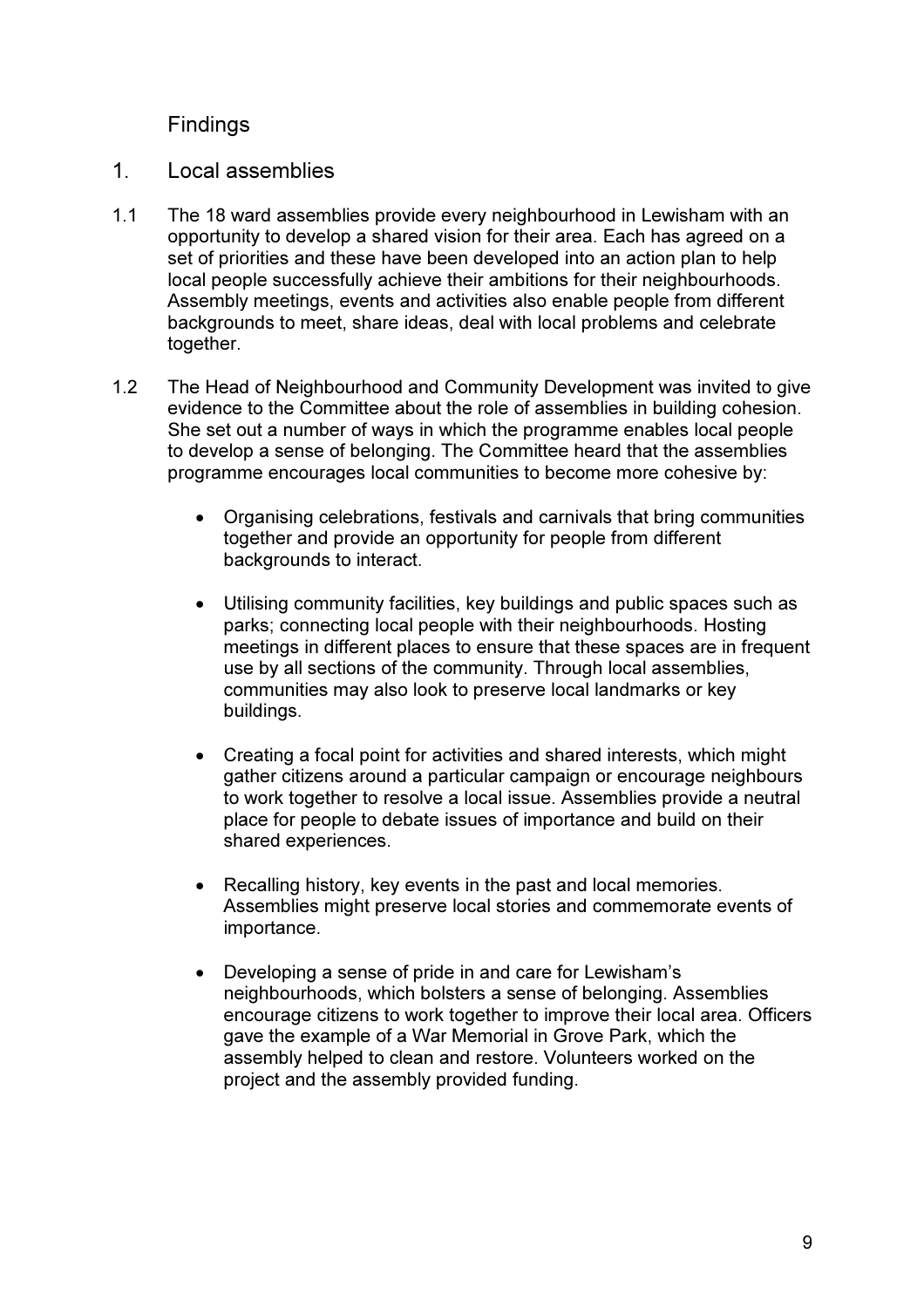# Representation and membership

- 1.3 Evidence provided by officers indicated that the assemblies programme had a positive influence on cohesion in Lewisham. However, members of the Committee were also concerned that formal involvement in assembly activities might not be representative of local populations. Monitoring information collected at meetings indicates that the involvement of Black and minority ethnic citizens is not representative of the local population. However, involvement in the assembly outside of meetings is not routinely monitored. Participation in events, celebrations, other community groups and local projects may well be more representative of the Lewisham population.
- 1.4 Evidence indicates that at each assembly meeting around a third of the participants are newcomers. Some citizens attend only to hear about specific issues or topics they are interested in. There is also a core group of people who are fully involved with setting the assembly's work programme and dealing with local priorities. A steering group of citizens helps to drive each assembly's agenda, consult with members and draw attention to ward priorities.
- 1.5 Members of the Committee were interested to explore new avenues for assemblies, which would encourage participation in local democracy to prosper and grow. Recent work by the Lee Green assembly highlights the role that assemblies can play in focusing local concerns. The assembly worked with officers from the Council to develop proposals for parking in the ward. The issues raised by the assembly required careful consideration by all groups in the local area. Ultimately, through the co-ordinated approach to tackling this difficult local issue members of the assembly were able to change arrangements for parking in Lee Green and feed into the review of borough wide parking policy.
- 1.6 At each assembly meeting attendees are asked to fill in a short survey. At present the survey does not include any questions relating to cohesion and belonging. However, as part of their ongoing improvement work, the assemblies' team decided to commission a more detailed survey, which had the space to include questions about cohesion and belonging. The survey took place in Autumn 2012. Members of the Committee were asked to input into the survey in order that it might provide information for this review or its recommendations. Members were keen to ensure that the questions would give participants the opportunity to express their views about the impact of the assemblies process. It was agreed that once the analysis of the survey had taken place, it would be made available to the Committee.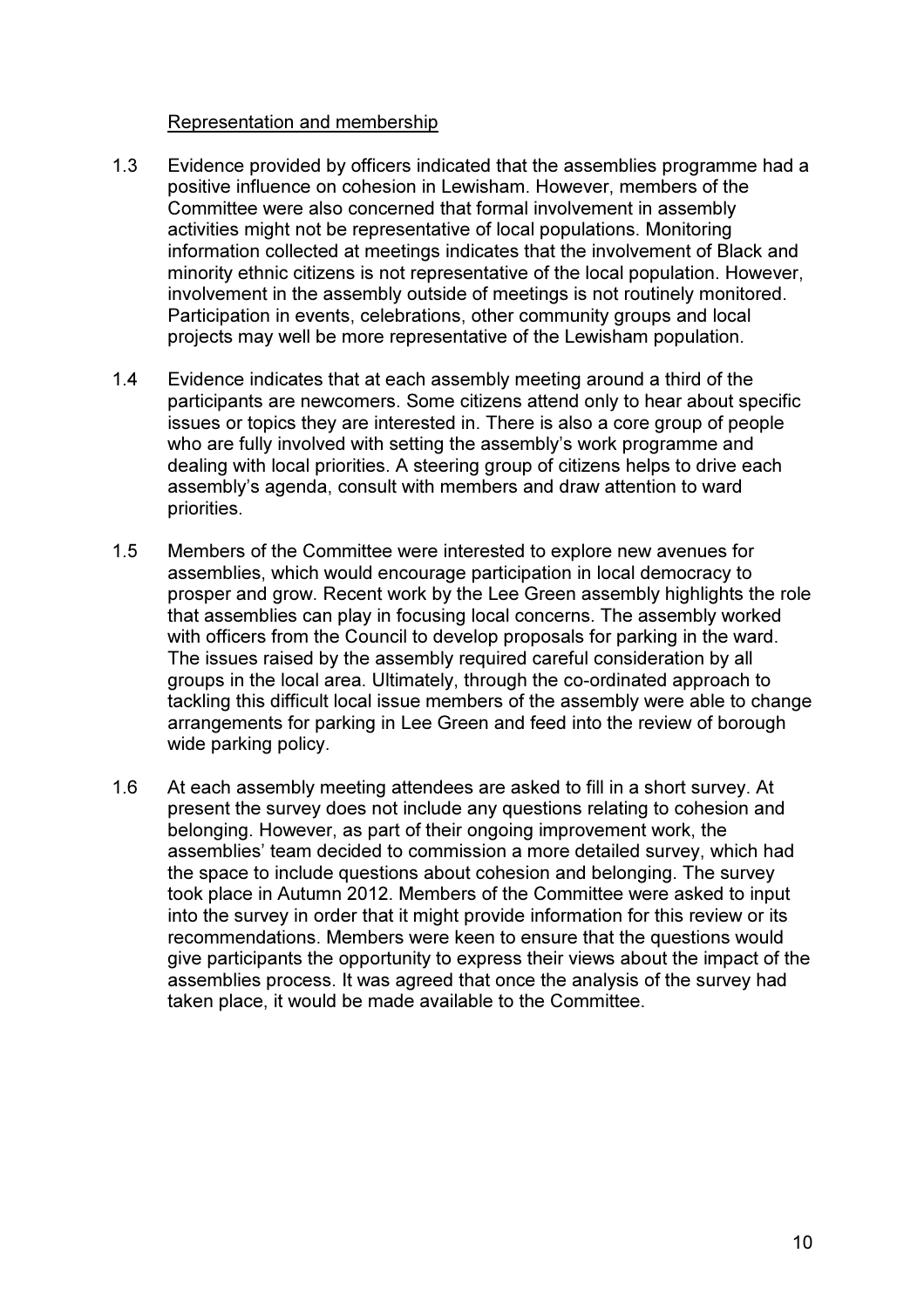# 1.7 Summary

The local assemblies programme fosters a sense of belonging and promotes cohesion by:

- Creating a place for people from different backgrounds to come together, share experiences and develop a shared vision for their locality.
- Involving citizens in local democracy and decision making as well as enhancing the role they play in their neighbourhoods.
- Serving as a focal point for a community, developing a shared identity for neighbourhoods and preserving the use of community facilities.

#### 1.8 Recommendations

#### Recommendation 1:

The local assemblies programme should continue in its efforts to engage with a wide cross section of citizens. Using existing channels and links with partner organisations in health, housing and the community and voluntary sector, coordinating groups should work to develop good practice, share ideas and build on their successes.

#### Recommendation 2:

Following the commissioning of the local assemblies survey in Autumn/Winter 2012, assembly steering groups and assembly chairs should be encouraged to use the information gathered to build on what they do well. Specifically, assemblies should use the feedback explore ideas for developing a sense of belonging in their communities.

#### Recommendation 3:

Local assembly chairs and coordinating groups should work with organisations representing minority groups in the borough to encourage more local people to get involved in their local assembly and local assembly steering group.

# 2. Community events

2.1 Communities thrive when they have places to come together and celebrate. Events and activities supported by the Council contribute to cohesion in the borough by creating opportunities for people to meet collectively, share experiences and act in unison. On occasions, people might come together to celebrate and at other times they might gather to grieve, or to recall tragic moments from the past. At a fundamental level, events and activities provide opportunities for citizens to communicate with their neighbours and broaden their understanding of the lives of others. The Council's support for groups wanting to host their own events and celebrations also encourages communities to work together to solve problems, fundraise and reach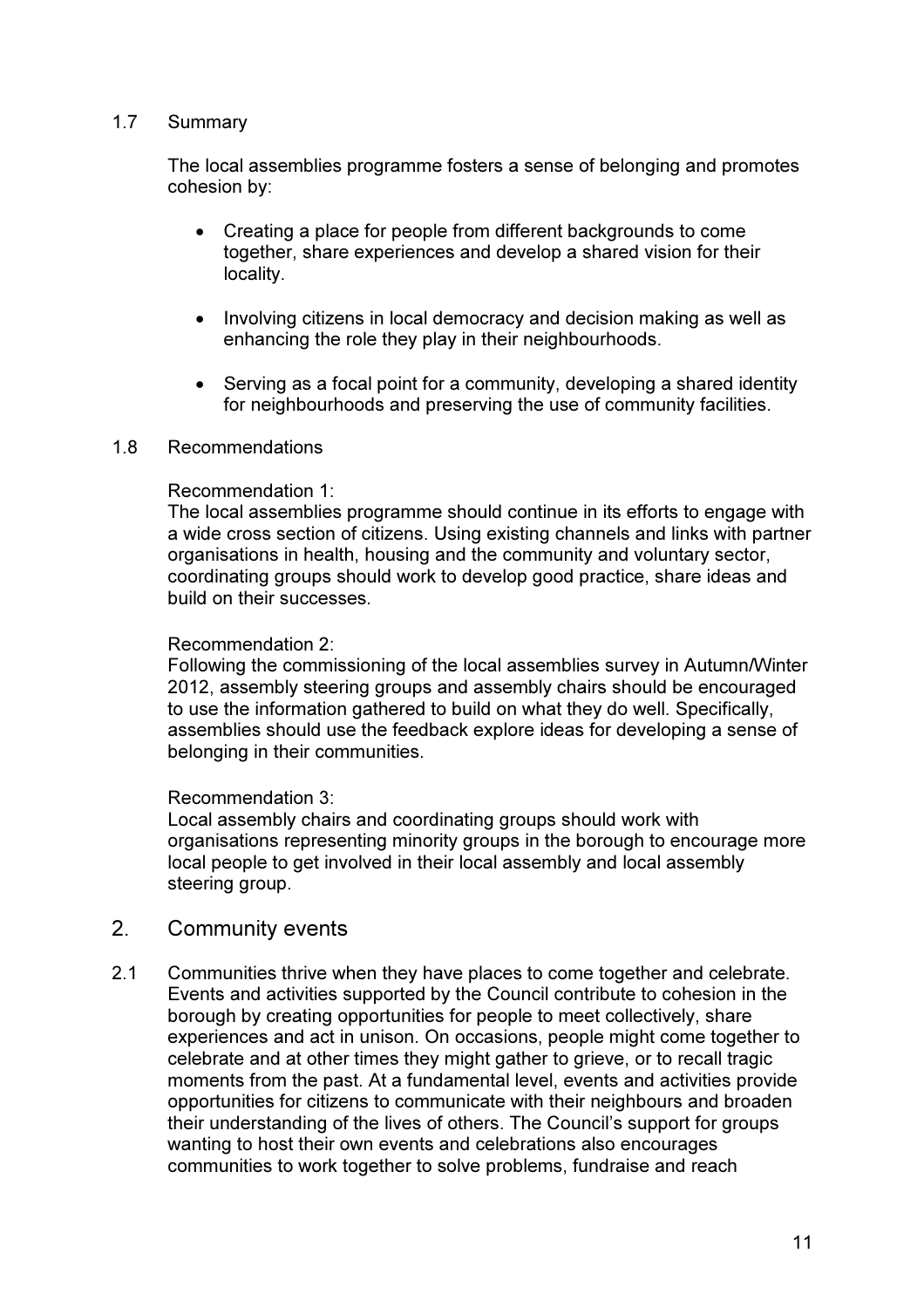agreement about issues of importance. The Council and its partners organise, support or contribute towards the following events:

- Blackheath Fireworks
- Lewisham People's Day
- Big Lunch (including Jubilee for 2012)
- Lewisham Olympic Big Screen for 2012
- New Cross Bursary Award
- Holocaust Memorial Day
- Annual Memorial Service
- Armed Forces Day
- Remembrance Sunday
- Andy Hawkins Memorial Lecture
- 2.2 Other events include local celebrations to mark national observances, such as Black history month, which celebrates the involvement of Black and minority ethnic communities in British history and culture; Lesbian, Gay, Bisexual and Trans history month, which celebrates the lives and achievements of the LGB&T community and Carers week, which recognises and upholds the important contribution of carers. There are also many other festivals, small events and exhibitions that the Council supports, advises on or encourages. The list above is not definitive.
- 2.3 Drawing on the breadth of experience, knowledge and expertise in the Council's Community and Neighbourhood division, officers provided evidence to the Committee about the role of events in creating cohesion and promoting a sense of belonging. The Committee heard that events impact positively on cohesion in the following ways:

Creating opportunities for mass participation: bringing people together to celebrate

- 2.4 The Blackheath fireworks provide citizens with opportunities for mass participation, bringing people from diverse backgrounds together to enjoy an event alongside each other. The fireworks are the most popular event held in the borough. The event is part of a national celebration but the depth of experience is limited to the enjoyment of a good night out, surrounded by other members of the community and a fantastic fireworks display.
- 2.5 It is difficult to asses the impact of mass participation. There were approximately 100,000 people at the Blackheath fireworks last year but it would be difficult to quantify the benefits in measureable terms. Anecdotal and documentary evidence suggests that the fireworks are well received and that there is a good level of attendance from a broad cross section of Lewisham's population. Developing a detailed understanding of the events impact on cohesion and belonging would be difficult.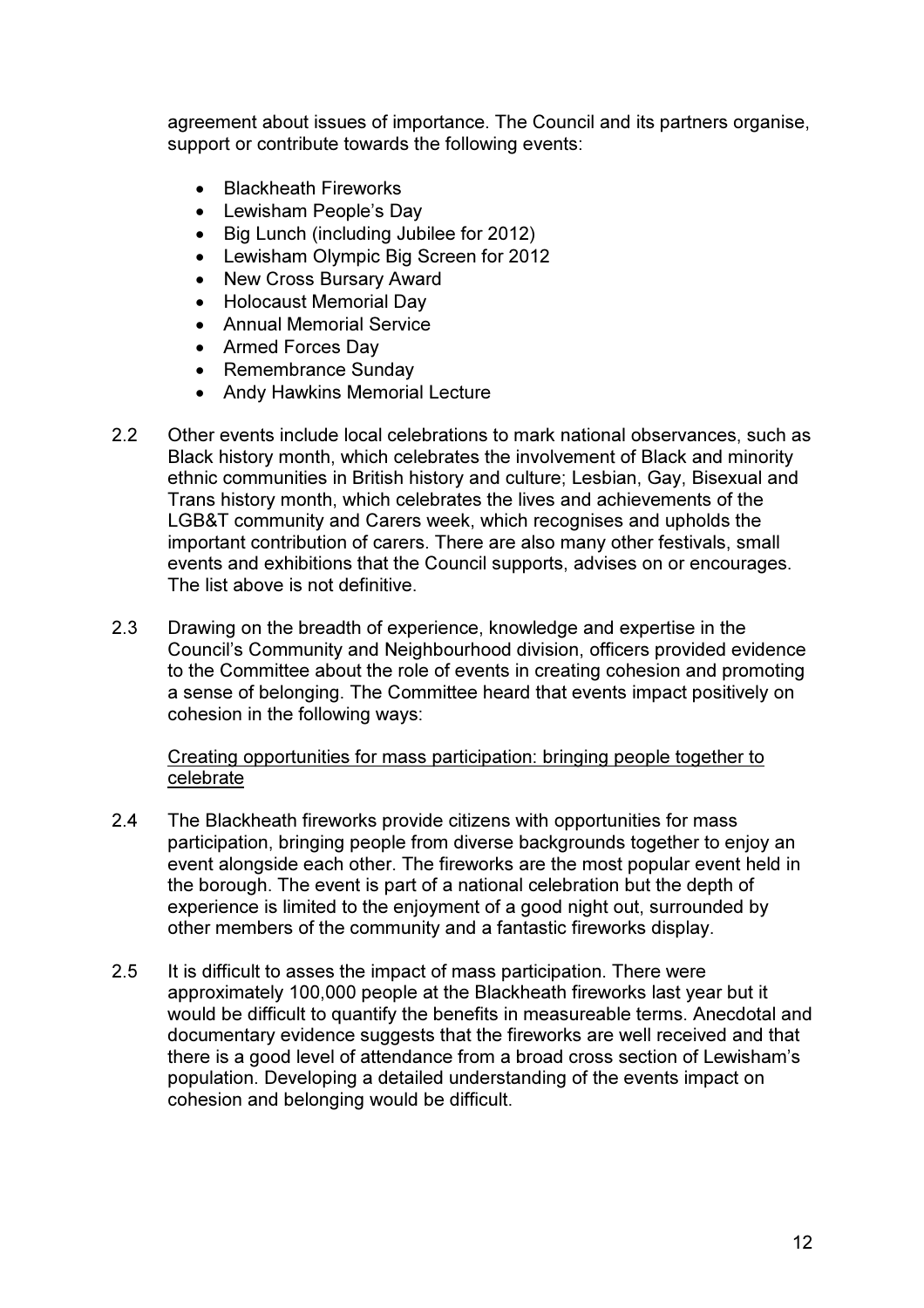# Providing opportunities for people to try new things

- 2.6 People's Day is an annual event, which enables people to get involved with their community and learn more about what happens in their area. There are hundreds of local organisations and thousands of individual performers involved in staging People's Day each year. The programme is put together in partnership with other public sector and many third sector organisations to highlight every aspect of Lewisham life.
- 2.7 People's Day is the most costly event to stage because of the large number of participants and the need to create a safe environment that can cater for the whole community. The depth of experience on offer at this event is clearly much greater than other mass participation events, although it caters for less than a third of the visitors that Blackheath fireworks attracts.

# Empowering individuals and communities to deliver their own events

- 2.8 The Big Lunch is a nationwide initiative, launched by the Eden Project aimed at encouraging people across the country to sit down in their own street with their neighbours and have lunch together. Big Lunches can provide participants with the opportunity to meet new people, who they may not otherwise have met, help those who may feel isolated in their homes and they generate a feeling of pride in a local area. A Big Lunch can be anything from a simple gathering of immediate neighbours – in a garden, on the street – through to organising a bigger street party, with food, bunting and music.
- 2.9 Lewisham residents have enthusiastically embraced the concept of the Big Lunch. In 2012 it coincided with the Jubilee celebrations and therefore included an element of celebrating British culture. The last two years have seen very poor weather conditions, which has had an impact on the success of the day. Nonetheless, it remains a very affordable way of encouraging grass roots neighbourhood events with the emphasis on low-key local celebration.

# Joining in a nationwide celebration

- 2.10 The events, activities and celebrations around Lewisham Big Screen on Blackheath for the Olympics were planned to enable local residents to join in the national celebration of London hosting the Olympics. The screen itself was the focal point of the event and attracted the most visitors but there was also a funfair, sports and arts activities, stalls and a performance venue in the Spiegel Tent. The Big Screen took place over the entire 17 days of the Olympics. The largest attendance was at the Opening and Closing ceremonies with over 12,000 people attending each.
- 2.11 A number of the performance partners that normally play a role at People's Day hosted events in the Spiegel Tent including an intergenerational tea dance, BSL event, Sing Out! Choirs showcase, youth music and dance showcases etc. The Committee heard that feedback from the Big Screen had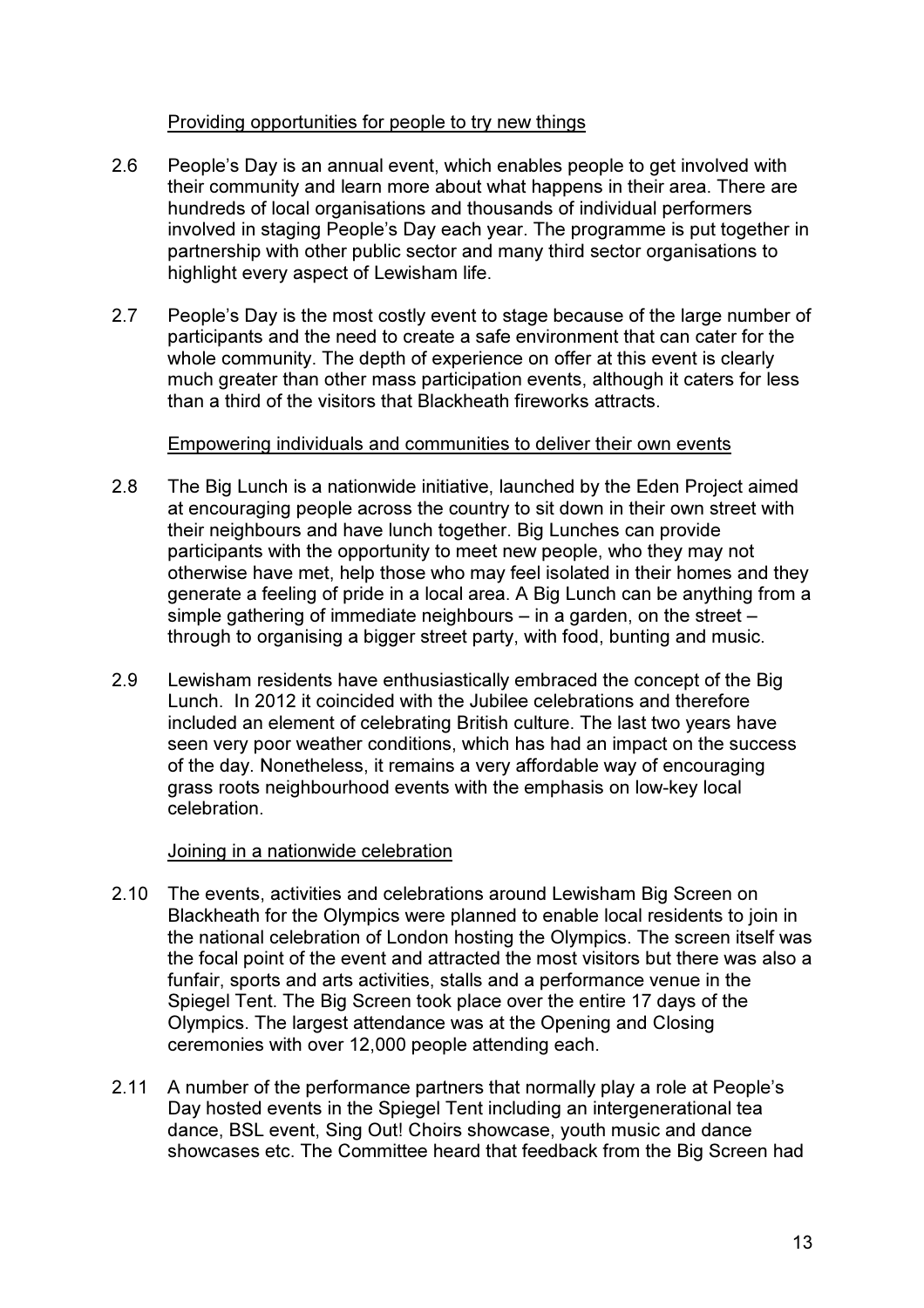been overwhelmingly positive with residents expressing their gratitude at being able to feel part of London hosting this world event.

# Revitalising neighbourhoods: fostering a sense of belonging and place

- 2.12 Officers from Lewisham Homes' community involvement team presented evidence to the Committee about the Community events sponsored by the organisation. They highlighted the following key points:
	- In the past year, almost 3000 Lewisham Homes residents had been involved in nearly 100 community events and activities.
	- The organisation had also been developing its work in the area of corporate social responsibility – specifically it had been working to create work experience opportunities with its contractors and its antisocial behaviour diversion activities had been broadened into youth opportunities work.
	- The community involvement team had been asked to advise other authorities about good practice.
	- The organisation was also working to bring community facilities back into use.
	- Residents had initiated many of their own projects, drawing funding from a variety of sources, including Lewisham Homes' community improvement competitive fund.
- 2.13 Tenants and Residents Associations (TRAs), which enable residents of Lewisham homes to engage with the organisation, are supported by the community involvement team. There are currently 31 committees across the borough, though there is a lack of take up in some areas. Where people live in homes that are not represented by a TRA residents can be co-opted onto areas based forums. There are also other mechanisms for residents to make themselves heard:

# • Through partnership working

The Committee heard that there was a great deal of co-operation between partner organisations in Lewisham. Lewisham Homes works with the assemblies programme, other landlords in the borough and it has close ties with teams from across the Council.

• Surveys

Lewisham Homes intends to carry out a borough wide survey called 'Get Involved'. It is due to take place in April 2013. The survey will provide listing of all the involvement opportunities available and residents. Respondents will also be able to indicate their interests by returning the survey or by registering online. The survey will also provide existing residents, who are already involved in some aspects of their community with a chance to refresh their interests and to become further involved in their neighbourhood.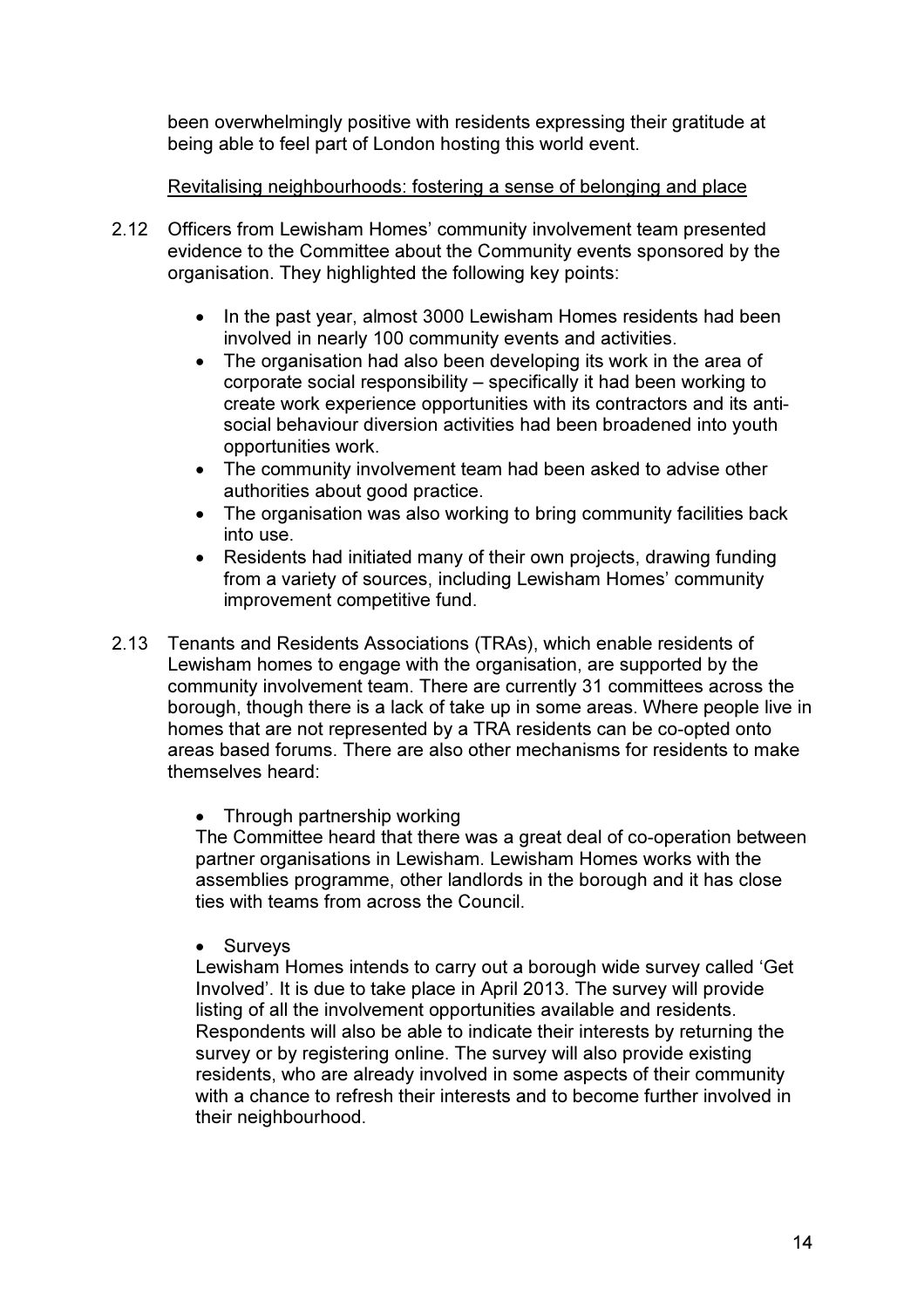# • Community events

Inspired by London 2012, residents in Honor Oak organised mini-Olympics with funding from the community improvement competitive fund. The event was designed to break down barriers, deflect stigma from the estate and enable people to get to know their neighbours. A variety of events and activities for people of all ages were designed to bring the community together and dispel the myths surrounding the estate.

2.14 The community involvement team also plans to produce a 'Welcome Pack' for new residents to provide information on local TRAs, where applicable, as well as links to the organisation's training programme and involvement opportunities available to residents.

# Reflecting on history and joining together in remembrance

- 2.15 The Council supports, funds or coordinates a number of historic and commemorative events each year. The Committee received information about these events and their importance in the borough calendar. Each event has an impact on cohesion and belonging in different ways. Some enable people to remember or to grieve and others celebrate struggle over adversity. However, all provide opportunities for Lewisham's community to come together and make a collective statement about the importance of reflecting on history:
	- New Cross Bursary Award

The award was instigated in 2005 in memory of the fourteen young people who died as a result of the fire that took place on 18 January 1981 at 439 New Cross Road. The bursary enables two young people to study, who would otherwise not have had the opportunity.

• Annual Memorial Service

The service was started in the 1950's by the Council as a way in which bereaved families across the borough could come together in grief at an annual event.

• Armed Forces Day

The day is a celebration of the contribution by all those people past and present who have served in the Armed Forces. It takes place at the end of June each year as near as possible to 27 June. This date was chosen as it came a day after the first Victoria Cross was awarded in the  $19<sup>th</sup>$  century.

• Holocaust Memorial Day

The memorial is held annually on the  $27<sup>th</sup>$  of January because this is the date Auschwitz concentration camp was liberated in 1945. In dialogue with the Jewish community a small committee, chaired by a Councillor, was set up to plan Lewisham's events from 2001. The committee comprises people of different faiths, representatives from the Standing Advisory Council on Religious Education as well as from the local synagogue.

It was decided by the memorial committee to stage a multi-faith service at the synagogue and a theatre production at the Broadway Theatre, comprising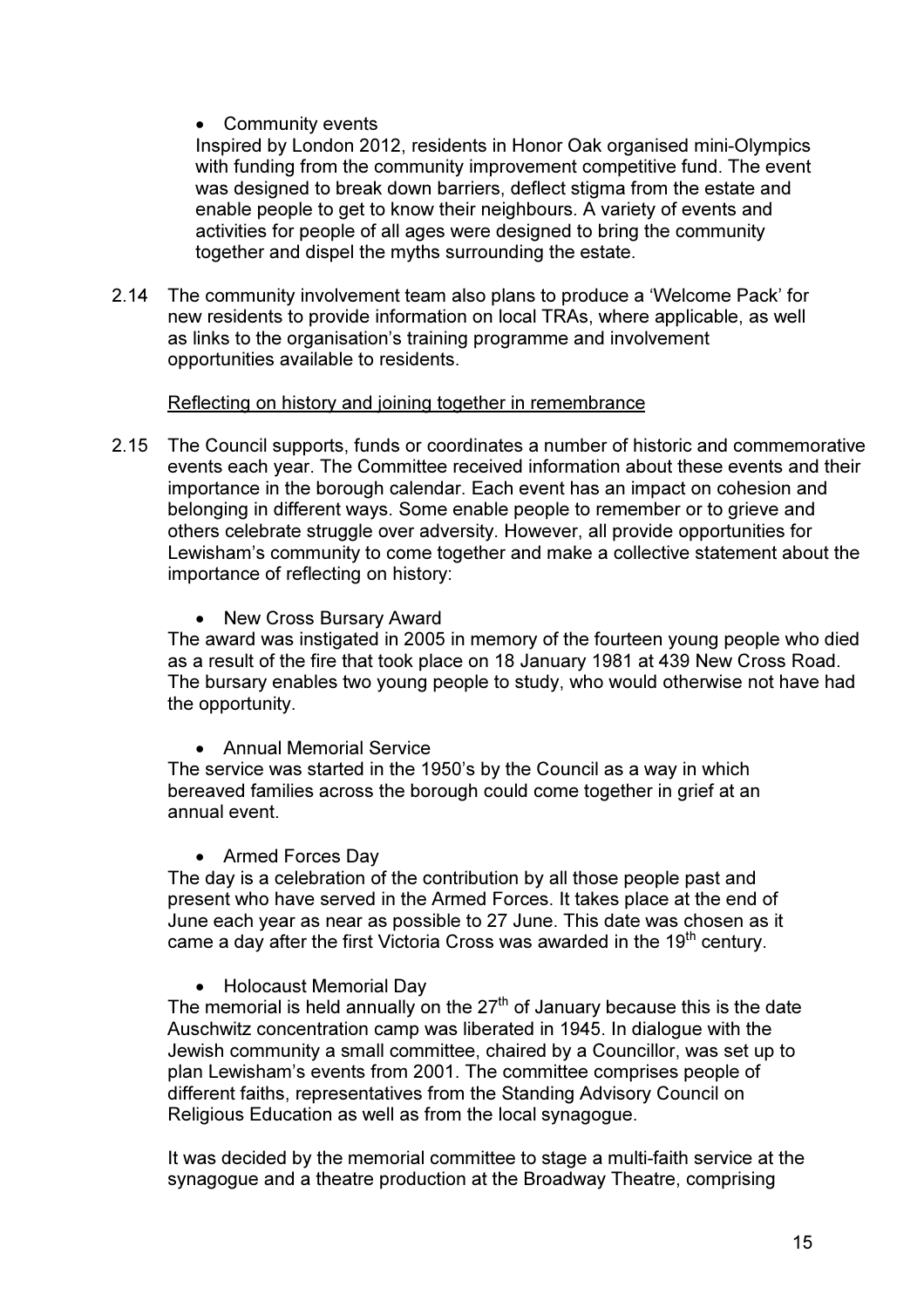drama, poetry, dancing and singing from pupils from numerous Lewisham's schools to make young people aware of the Holocaust. A launch takes place in one of the schools in November each year.

# • Remembrance Sunday

The Council has staged services to mark Remembrance Sunday since the 1920's. Two services and parades take place each Remembrance Sunday, one at the New Cross War Memorial and the other much larger service and parade in Lewisham High Street. It is the Council's opportunity to remember the people from this borough, both from the armed forces and civilians, who have made the ultimate sacrifice in all conflicts over the last century and in current conflicts.

The Council's event coincides with the national service of remembrance in Whitehall. Attendees respectfully stay silent for two minutes from 11 a.m. The passing traffic is stopped by the police. It is a chance for everyone to reflect and remember the debt owed to those service people who did not return or who have been badly injured as a result of conflicts.

• Andy Hawkins memorial lecture

Andy Hawkins was leader of the Council from 1971-1984. He served as an Alderman and then a Councillor from the mid 1950's until 1986. He was given the Freedom of the Borough in 1990. The lecture is held annually in recognition of the enormous impact his service had in shaping the borough.

#### 2.16 Summary

The Council hosts a number of community events. The impact of these events on community cohesion is difficult to quantify in measureable terms. However, the programme enables people from different backgrounds to come together, to celebrate, or to commemorate, and to interact with people from different backgrounds.

Lewisham Homes also has a number of initiatives that are designed to involve residents in decision-making and to enable citizens to drive improvements in their neighbourhoods.

The Council and its partners also support local groups to host their own events. These events bring people together to organise and coordinate. These events do not require a great deal of input from the Council or other large organisations but they can have a significant positive impact on their neighbourhoods.

# 2.17 Recommendations

# Recommendation 4:

The Council and its partners, including health, housing and community safety should continue to work together to share expertise about events, consultation and community involvement. Publishing and web resources should be shared to maximise the audience for community events.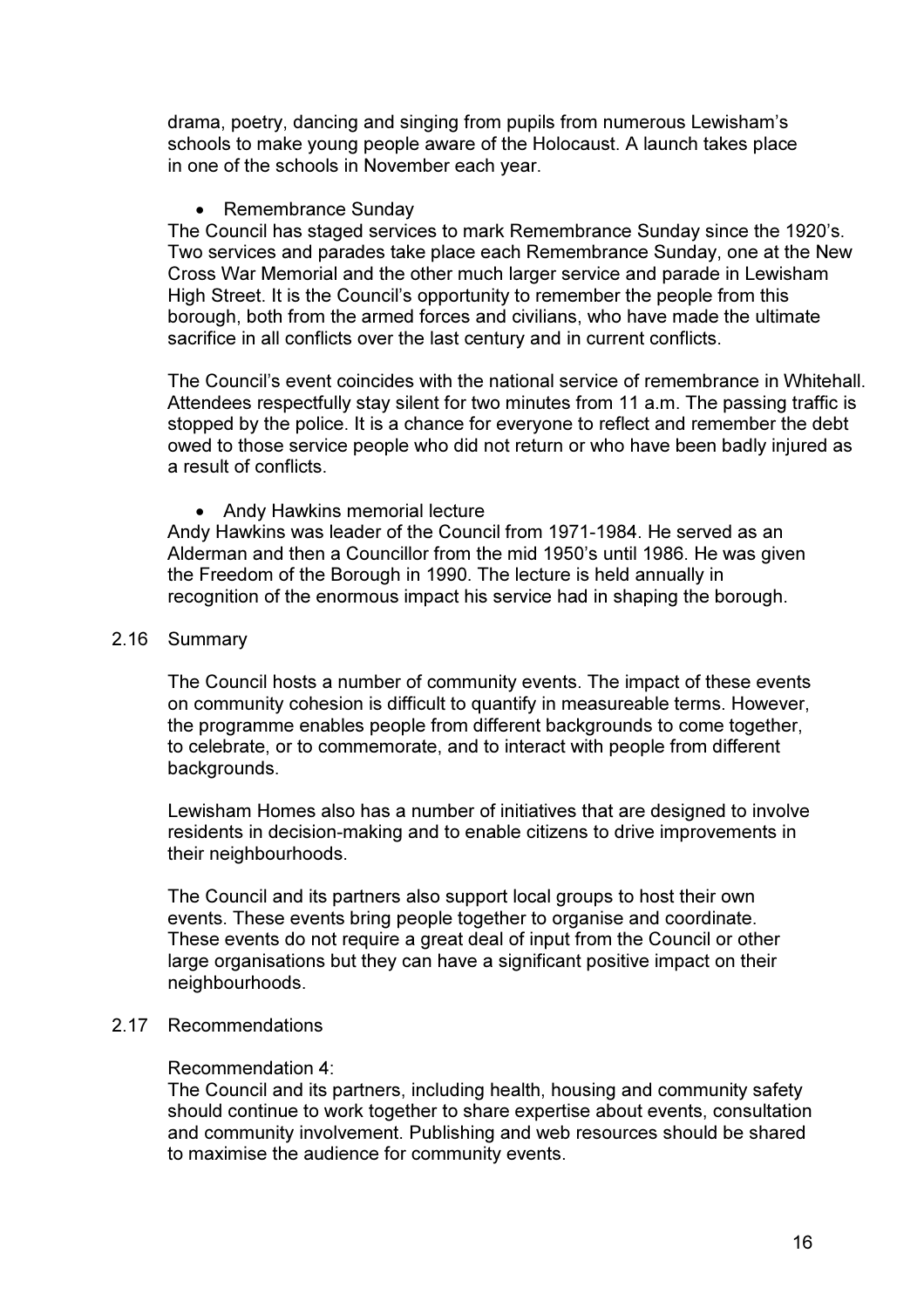# Recommendation 5:

The 'welcome pack' being developed by Lewisham Homes for new residents should include relevant information about Local Assemblies and other opportunities for residents to become involved in their communities. Furthermore, all local housing partners should be encouraged to include this information in their communications with residents.

# Recommendation 6:

Building on the success of the Big Lunch, groups wishing to hold similar community events should be encouraged to make use of public buildings, community spaces, schools and other indoor space (particularly when the weather prevents the event from being held outdoors).

# 3. Citizenship ceremonies

3.1 Citizenship ceremonies are a statutory duty for local authorities, which Lewisham has embraced. Prospective citizens are required to swear an oath of allegiance to the United Kingdom before they can be formally accepted as British. Regular ceremonies are held in the Council's civic suite to enable applicants to take this oath. The occasion also provides to opportunity to formally welcome or re-connect new citizens to the community. At each ceremony, there are approximately 40 new citizens, along with their children and guests. Officers from the registration service ensure that participants are made to feel welcome and that individual circumstances and cultural differences are respected. New citizens are also encouraged to become involved in the ceremony and to mix with other new citizens. Positive feedback from attendees and the continued popularity of Lewisham's ceremonies indicate that the service is performing well.

# Welcoming new citizens

- 3.2 New citizens are given a welcome pack, which contains formal information from the home office, details about how to apply for a British passport, a welcome letter from the Mayor, information about the union flag and a Lewisham pin badge. A dignitary attends the ceremony to welcome the new citizens on behalf of the local authority and to present certificates. Local Councillors, the Mayor and other well-known people in the borough, including Sybil Phoenix OBE, often take on this role. Other notable dignitaries in the past have included Terry Waite and the Registrar General.
- 3.3 As part of the proceedings, the dignitary is invited to give a speech. Dignitaries come from all over the world, and some tell of their experience of arriving in the UK with limited resources and knowledge of the country. They talk about the contribution they have made to the community, including serving as Mayor of the Borough, becoming local councillors and in some instances even receiving recognition from the Queen. New citizens are able to see at first hand that people from all backgrounds have opportunities to succeed.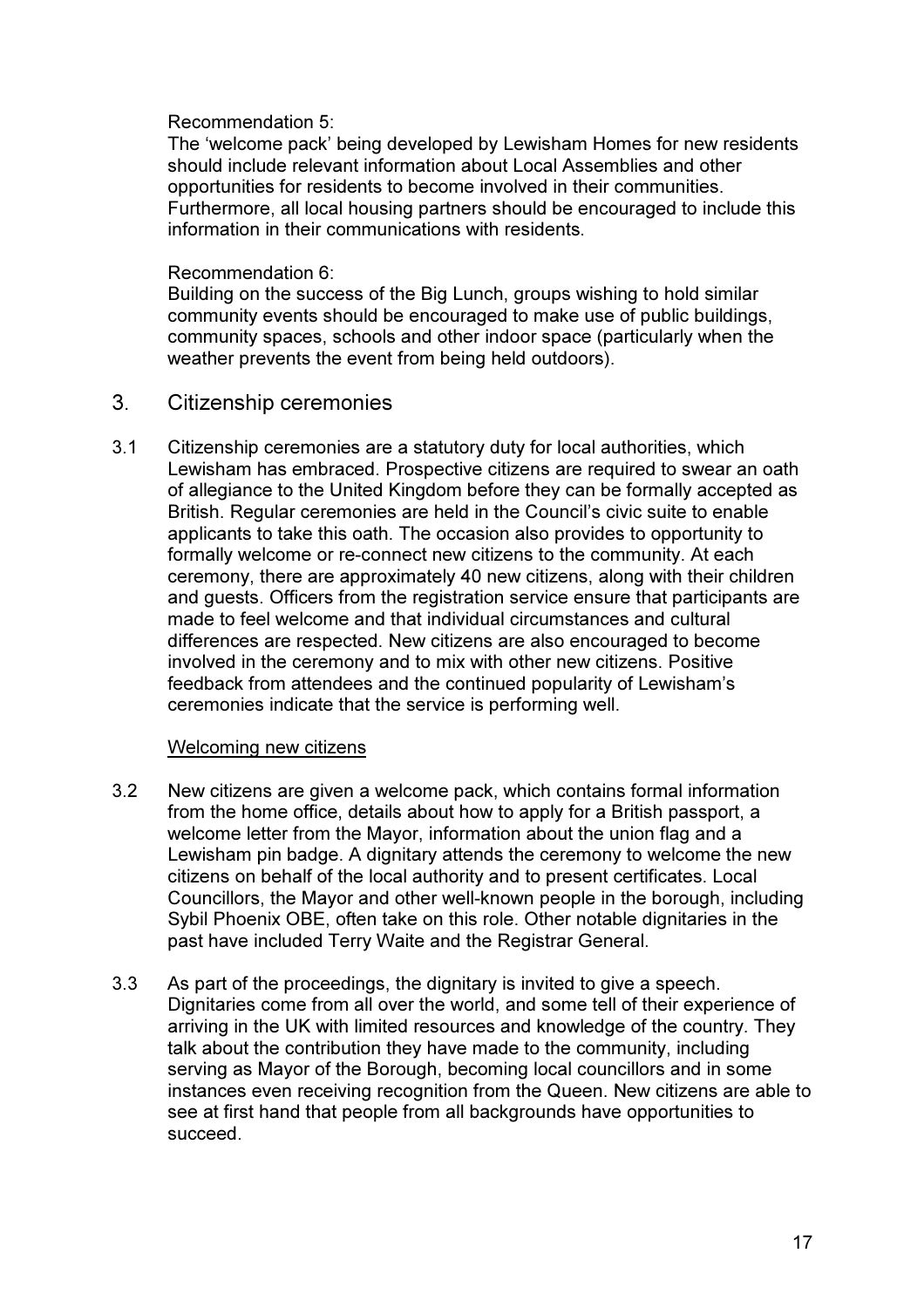3.4 Dignitaries usually give some background information about Lewisham and encourage the new citizens to join in the day-to-day life of their community. They also ask new citizens to and take pride in the borough and to use their skills for the benefit of their community. On occasion choirs from local schools are invited to lead the national anthem and sing other appropriate songs. Schoolchildren also learn about citizenship at school so it gives them an opportunity to gain an understanding about nationality and the citizenship ceremony process. This creates further links with the local area and builds on the positive experience of community for new citizens.

#### Symbols of belonging and national identity

3.5 The ceremony is usually held in the Council Chamber, which is dressed in red, white and blue decorations for the occasion. The union flag and a portrait of the Queen are also on display. New citizens are invited to join in singing of the national anthem and as part of the ceremony, they are asked to affirm their allegiance to the United Kingdom. At every ceremony, three volunteers are asked to come forward to read a verse each of a short poem about the Union flag, celebrating Britain and reaffirming the new citizens' allegiance to their new community.

# Becoming British

3.6 The letter from the home secretary to new citizens reads:

As a full and equal citizens I know that you will help to make the United Kingdom a more prosperous, generous and open society. A society in which we recognise and respect each other's cultures and faiths against a background of democracy, law and tolerance... There is much that is good in British society. And together, working as a community, we can make it even hetter<sup>'</sup>

(Message from the home secretary 2012)

- 3.7 People of all nationalities, from many different backgrounds, interact with each other before, during and after the ceremony to share experiences. At the ceremony, when the new citizens are called to come forward to receive their certificates, their country of birth is mentioned and people often seek out other citizens from their home country to talk to after the ceremony. After everyone has received their certificates, they are asked to congratulate the people around them for becoming British. Officers informed the Committee that this is an important, often moving, moment for new citizens.
- 3.8 Due to the openness, efficiency and quality of Lewisham's offer, people from across London come to the borough to have their citizenship ceremony. Therefore, borough specific information may not be directly applicable to participants at ceremonies. Nonetheless, citizenship ceremonies provide the Council and its partners with an opportunity to tap into an enthusiastic new resource. New citizens may bring skills and experience from different cultures, which might be of benefit to their neighbourhood or local community.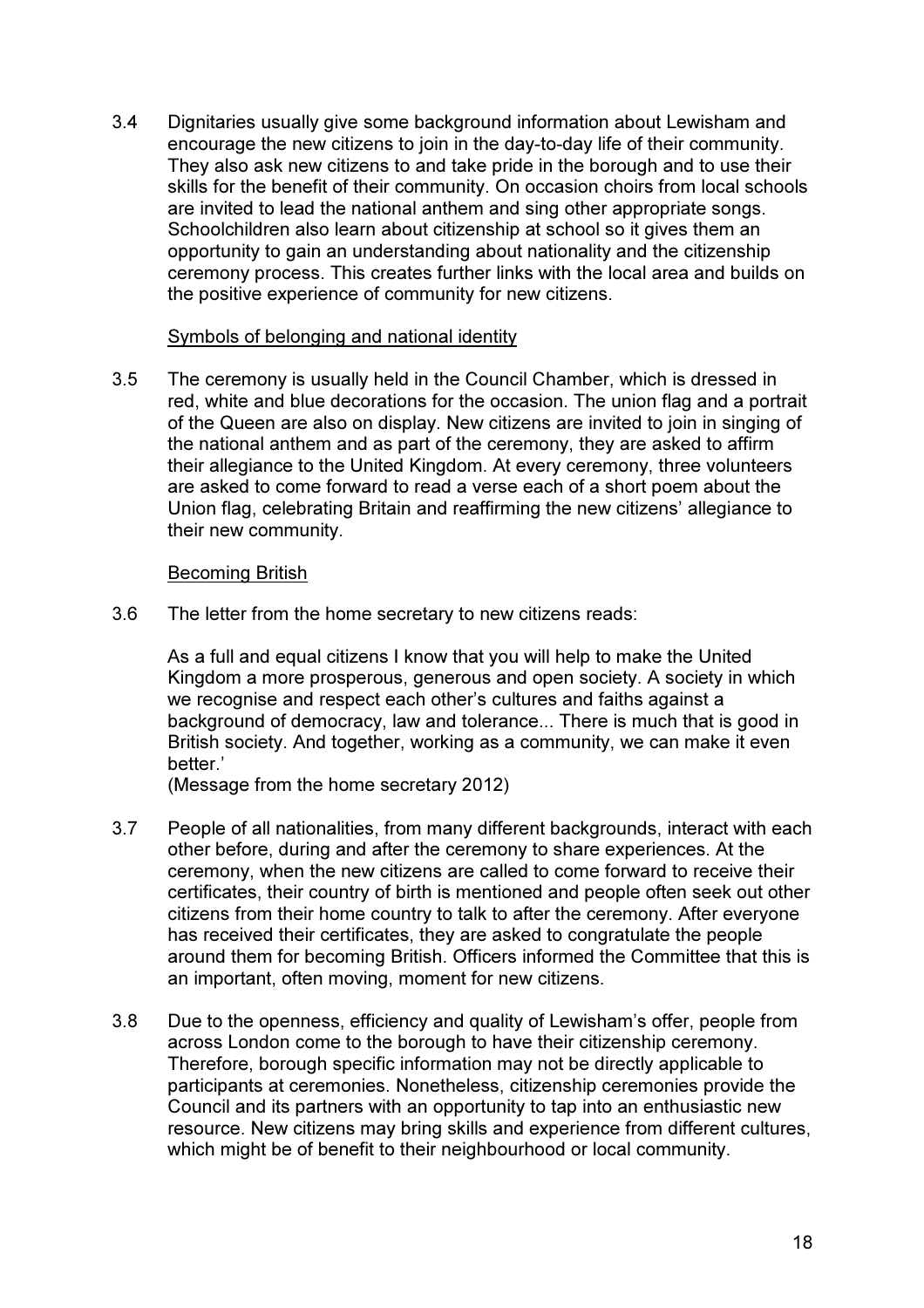#### 3.9 Summary

Lewisham has embraced the idea of citizenship ceremonies and the service is proving popular with new citizens from across the city.

At each ceremony, there is a local dignitary, who formally welcomes new citizens on behalf of the borough.

The ceremony incorporates the Union flag, music by British composers, references to the monarchy and singing of the national anthem.

Ceremonies provide an opportunity for new citizens to hear about the good work happening in Lewisham.

#### 3.10 Recommendations

#### Recommendation 7:

The Mayor should be invited to refresh his letter of welcome to new citizens on behalf of the Council.

#### Recommendation 8:

All Councillors should be encouraged to attend a citizenship ceremony. Dates of meetings should be made available to Councillors so they can meet with new citizens. Councillors and other local people who have made a difference in the community should be invited to welcome new citizens by presiding as dignitaries.

#### Recommendation 9:

Further information should be included in the packs given to new citizens at citizenship ceremonies. The pack should include information about how citizens can get involved in a range of activities in their local area, particularly the local assemblies programme.

#### Recommendation 10:

An article on citizenship ceremonies should be commissioned for Lewisham life. Where possible, ceremonies should also be promoted in other local media.

# 4. Intergenerational work

- 4.1 Communities can only be successful and cohesive if the concerns and cares of all citizens are understood and respected. The Committee heard that intergenerational tension has a corrosive effect on cohesion and the desire to belong may be seriously undermined by fear and misunderstanding between groups. The Committee received evidence from the Positive Ageing Council (PAC), which works to support older people and develop mutual respect and understanding between generations.
- 4.2 The Committee considered the PAC's annual report as part of the review. Members of the PAC steering group were also invited to share their expertise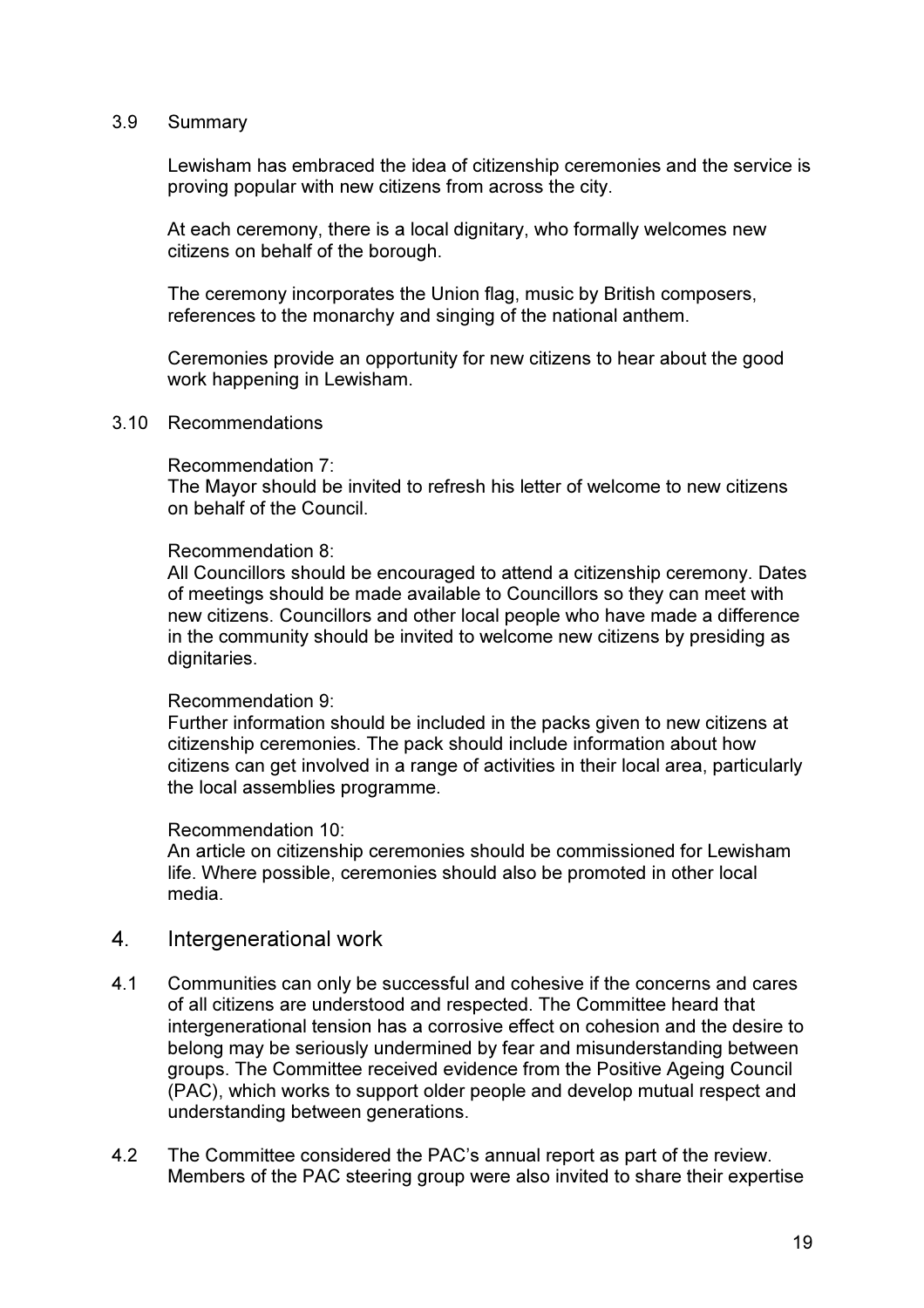about intergenerational dialogue with the Committee. The group informed the Committee that their aim when working across generations is to harness the wisdom and experience of older people and the enthusiasm and ambition of young people in order to improve services for all citizens. The group aims to promote understanding between groups and combat negative stereotypes.

- 4.3 As part of their intergenerational work members of the group have been active in addressing anti-social behaviour on public transport. Working with Transport for London, the PAC helped to design a marketing campaign, which encourages people using public transport to show consideration to others. This work not only benefits older people it also serves to make public transport safer and more efficient for people of all generations. The group has continued to work with transport providers to deal with issues and concerns as they arise.
- 4.4 The PAC also works with young people's groups, including the Young Mayor's team, to disseminate information about intergenerational best practice to schools. They use a variety of different approaches to encourage good citizenship on transport and to build links between generations in neighbourhoods and communities. Through its work, the group has found that older and younger people often enjoy meeting each other and sharing their experiences. In order to facilitate communication between people of different ages the PAC arranges regular opportunities for people from different generations to interact. In the past, these events have included:
	- A day trip to Brighton with the PAC and a group of young people.
	- Christmas Lunch, prepared by the Young Mayor's Team.
	- Christmas celebration for the volunteers at Seniors Club with entertainment.
		- provided by the Young Mayor's Team.
	- Table top discussions
- 4.5 The events and activities organised by the PAC help to improve understanding between older and younger people by facilitating discussion, providing safe spaces for ideas to be shared and by demonstrating that both groups share common ground. Evidence presented to the Committee shows that both young and old have experiences, ideas, ambitions and hopes for the future to share. The Committee heard that the combined wisdom, creative energy, experience and positivity of both generations can be used to break down barriers, encourage innovation and find solutions to shared problems.
- 4.6 Recommendations

# Recommendation 11:

The Council and its strategic partners in health and housing should formally recognise the important work of the Positive Ageing Council and of other older people's groups in the borough. In doing so, the Council could mark international older peoples' day on the 1st of October annually. Link

Recommendation 12: